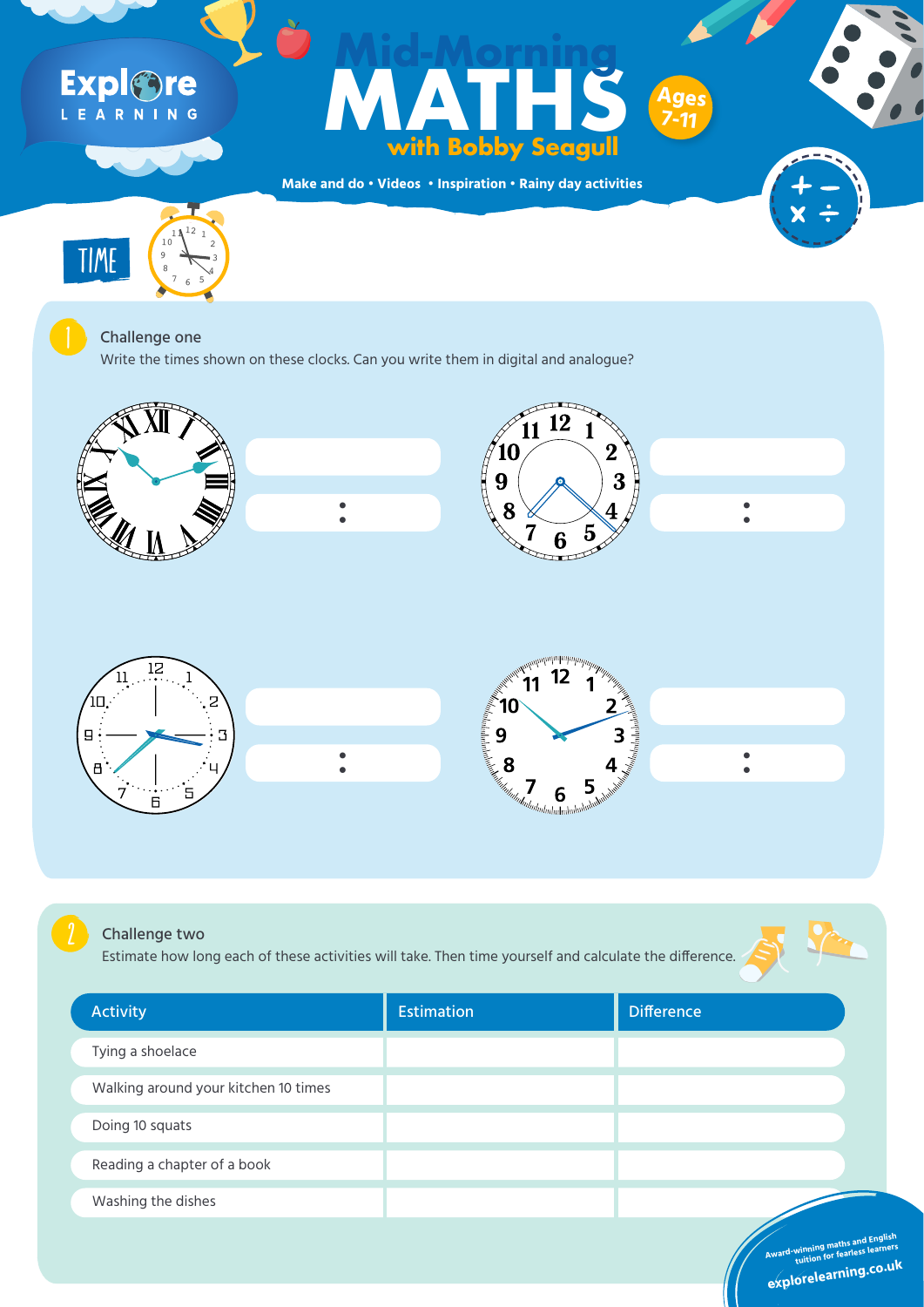**Make and do • Videos • Inspiration • Rainy day activities**

### Expl®re LEARNING

#### FORTUNE TELLERS **MATHS with Bobby Seagull Mid-Morning Ages 7-11**

12

6



| <b>Activity</b>                      | Estimation | Difference |
|--------------------------------------|------------|------------|
| Tidying your room                    |            |            |
| Throwing and catching a ball 5 times |            |            |
| Eating a snack                       |            |            |
| Watching your favourite show         |            |            |
| <b>Clapping 17 times</b>             |            |            |
|                                      |            |            |



Challenge three

Complete the questions using this timetable.

| <b>Explore Travel – train timetable</b> |       |       |       |  |  |  |  |
|-----------------------------------------|-------|-------|-------|--|--|--|--|
| Edinburgh                               | 07:00 | 08:30 | 10:00 |  |  |  |  |
| <b>Newcastle</b>                        | 08:44 | 10:15 | 11:45 |  |  |  |  |
| Doncaster                               | 10:18 | 11:47 | 13:18 |  |  |  |  |
| King's Cross                            | 11:55 | 13:25 | 14:19 |  |  |  |  |



1. When taking the 10:15 train from Newcastle how long does it take to travel to Doncaster?

2. How long does the 11:47 from Doncaster take to travel to King's Cross?

3. For the train that left Edinburgh at 07:00 how long did it take to travel to King's Cross?

4. What is the difference in journey time from Edinburgh to King's Cross between the 7am train and the 10am train?

5. The 8:30 train from Edinburgh is delayed by 45 minutes. At what times does it arrive in Newcastle?